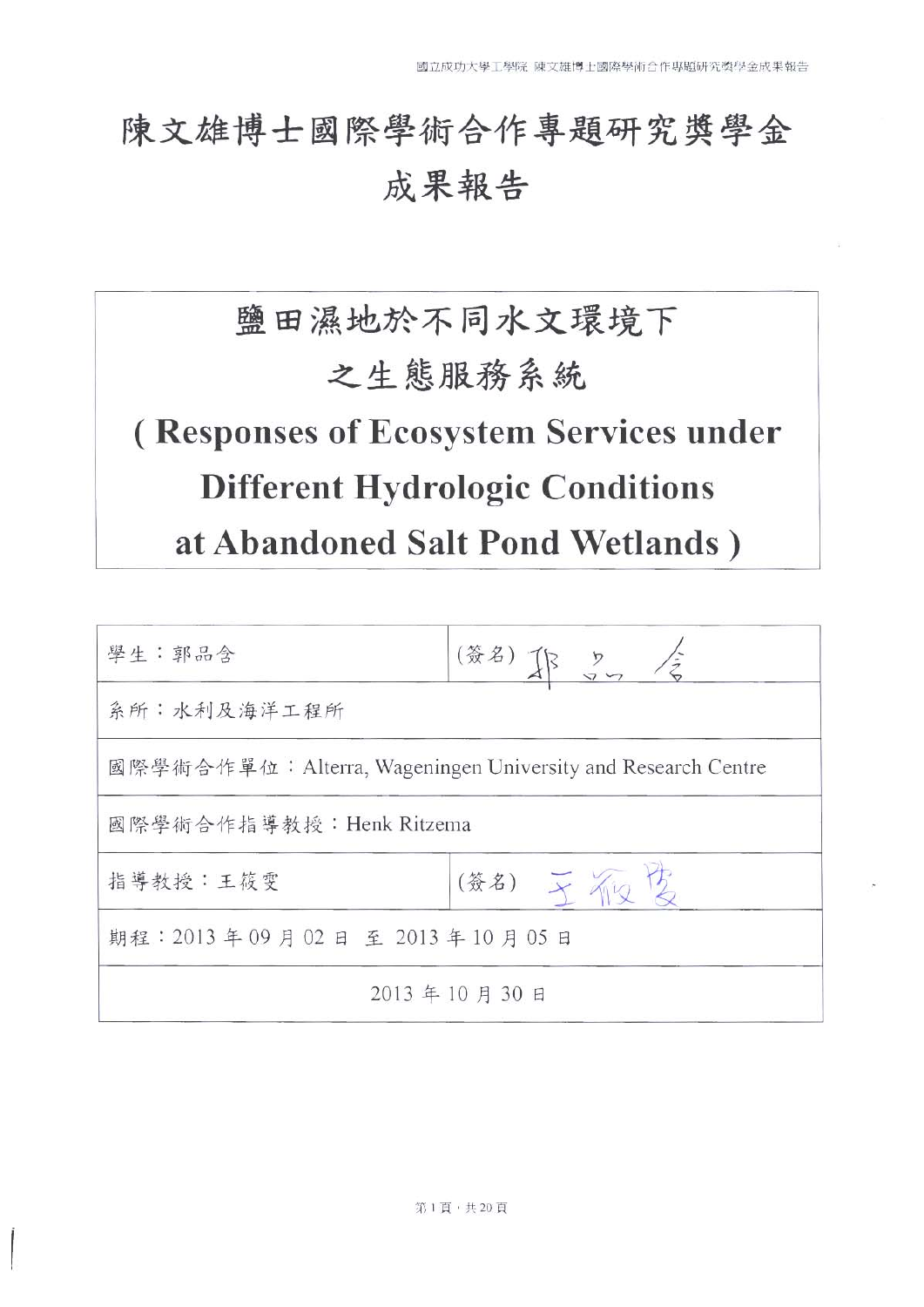|                              | 頁數             |
|------------------------------|----------------|
| 中文摘要及中文關鍵字                   | 3              |
| 英文摘要及英文關鍵字                   | $\overline{4}$ |
| $(-)$ 前言。                    | 5              |
| $(2)$ 目的。                    | 5              |
| (三)文獻探討。                     | 6              |
| (四)研究方法。                     | 8              |
| 1.本計畫採用之研究方法與原因。             | 8              |
| 2.遭遇之困難及解決途徑。                | 14             |
| (四)結果與討論。                    | 14             |
| 1.已完成之工作項目。                  | 14             |
| 2.對於台灣學術研究、國家發展及其他應用方面預期之貢獻。 | 15             |
| 3.執行本計畫的訓練及心得。               | 16             |
| 4.已完成之研究成果及績效。               | 18             |
| 5. 結論與建議                     | 18             |
| (五) 参考文獻                     | 18             |
|                              |                |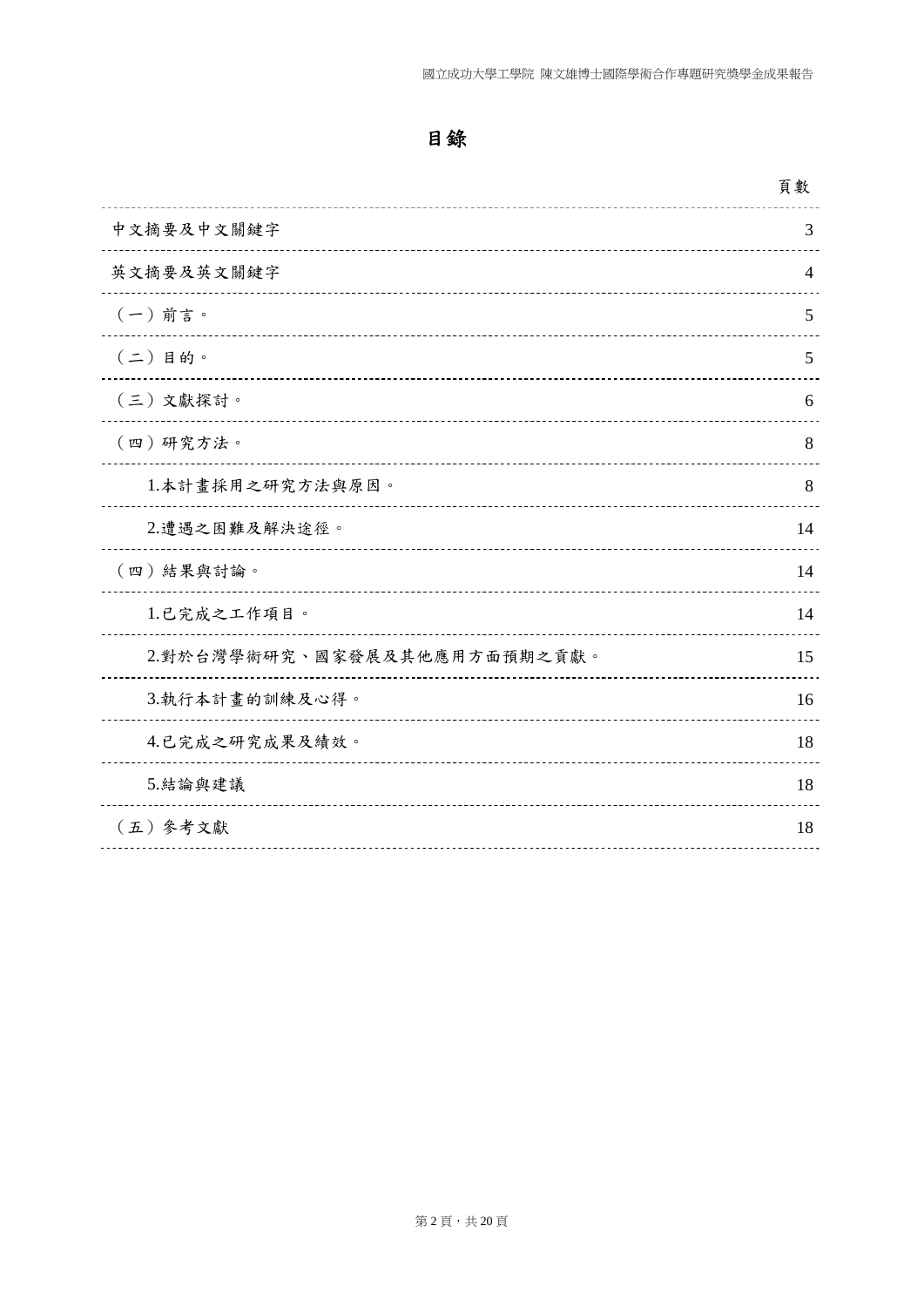#### 中文摘要

在過去的數十年間,全世界的濕地面積已損失了將近一半,且濕地消失的速度還在迅速 地增加。因此,濕地復育的議題越來越在受到關注,與其相關之法令也在國際間陸續地 被訂立;在台灣同樣面臨著濕地快速流失的考驗,為使濕地之規劃、保育利用及經營管 理更臻明確,內政部以「明智利用」和「零淨損失」概念為基礎,訂立濕地法,並於 2013 年 6 月 18 日通過此法案。台灣目前共訂有 82 個國家重要濕地,其中有四個案址為鹽田 濕地,而鹽田濕地目前多缺少完善之水文循環及水位管理計畫,因此其水文環境受氣候 操控,汛期時帶來之洪水將直接衝擊濕地及其生物資源,而非汛期時鹽田環境則缺乏水 源補助,其水質及水量將無法提供濕地內水文環境需求。有鑑於濕地水文條件驅使了濕 地的發展及功能,完善的濕地水文環境建立與水文環境管理將為濕地復育工作之基礎, 本研究以水文環境管理為出發點,進行鹽田濕地之水文環境分析,並以跨領域及宏觀角 度的生態服務系統概念進行探討。本研究選定布袋鹽田濕地做為研究區域,透過現地之 地形調查、水位監測及棲地利用調查分析做為水文環境分析之基礎;藉由情景設計,並 利用地文性淹排水模式及景觀生態決策與評估支援模式的應用,比較各情境下之生態系 統服務,以擬定水文環境管理策略,達成濕地明智利用之目標。本研究成果,可提供鹽 田濕地一個考量濕地洪災管理及永續性之水文環境管理策略。

中文關鍵詞 **(keywords)** 

鹽田濕地、濕地復育、水文環境、生態系統服務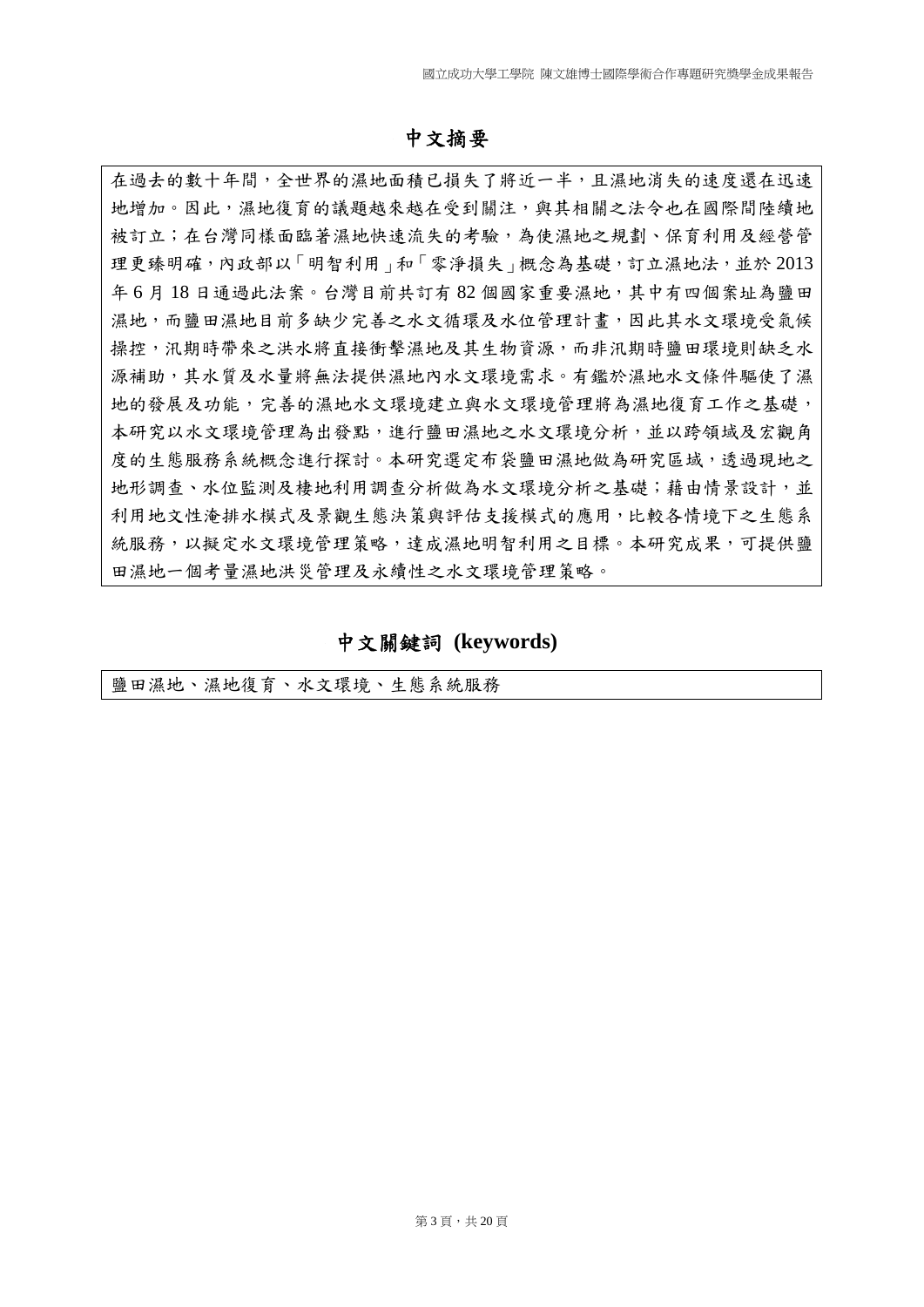# 英文摘要

There were 50 % of the original wetlands have been lost around the world in the past decades and the loss rate is still increasing rapidly. Hence, there is increasing attention on wetland restoration and the strategies for wetland conservation have been proposed around the world. In Taiwan, the issue of wetland restoration is also emphasized and thus Wetland Act was legalized on June in 2013. There are four abandoned salt pond wetlands within the 82 national important wetlands in Taiwan. As the abandoned salt ponds suffered the problems of the water quality and quantity are unstable which lead to the increasing flood risks during the flooding period and frequent droughts in dry season due to the inappropriate water management. Considering the hydrological condition drives the development and functioning of wetland, the appropriate hydrology is the fundamental issues for the wetland conservation. Hence, the study focused on the wetland restoration in the hydrological point of view. Besides, the ecosystem services under different hydrological condition were considered.

Budai Salt Pond Wetland, one of the national important wetlands, was chosen as the study area. The field surveys were designed to understand the hydrologic environment at the abandoned salt pond wetland. The Physiographic Inundation Model Model and the Landscape Ecological Decision and Evaluation Support System Model were applied to evaluate the ecosystem services. The scenario analysis under different management strategies, such as Do nothing, Future Plan, Inactive and Active Management, was considered because a well-designed hydrologic condition can help wise wetland management. The findings obtained in this study can support the wise management of the hydrological system for the wetlands for the safety and sustainable development concern. Besides, the experiences in the study could guide future projects for wetland restoration because the current researches related to the wetland issues lack the discussion in the hydrological environment.

# 英文關鍵詞**(keywords)**

Salt Pond Wetland; Wetland Restoration; Hydrological Environment; Ecosystem Service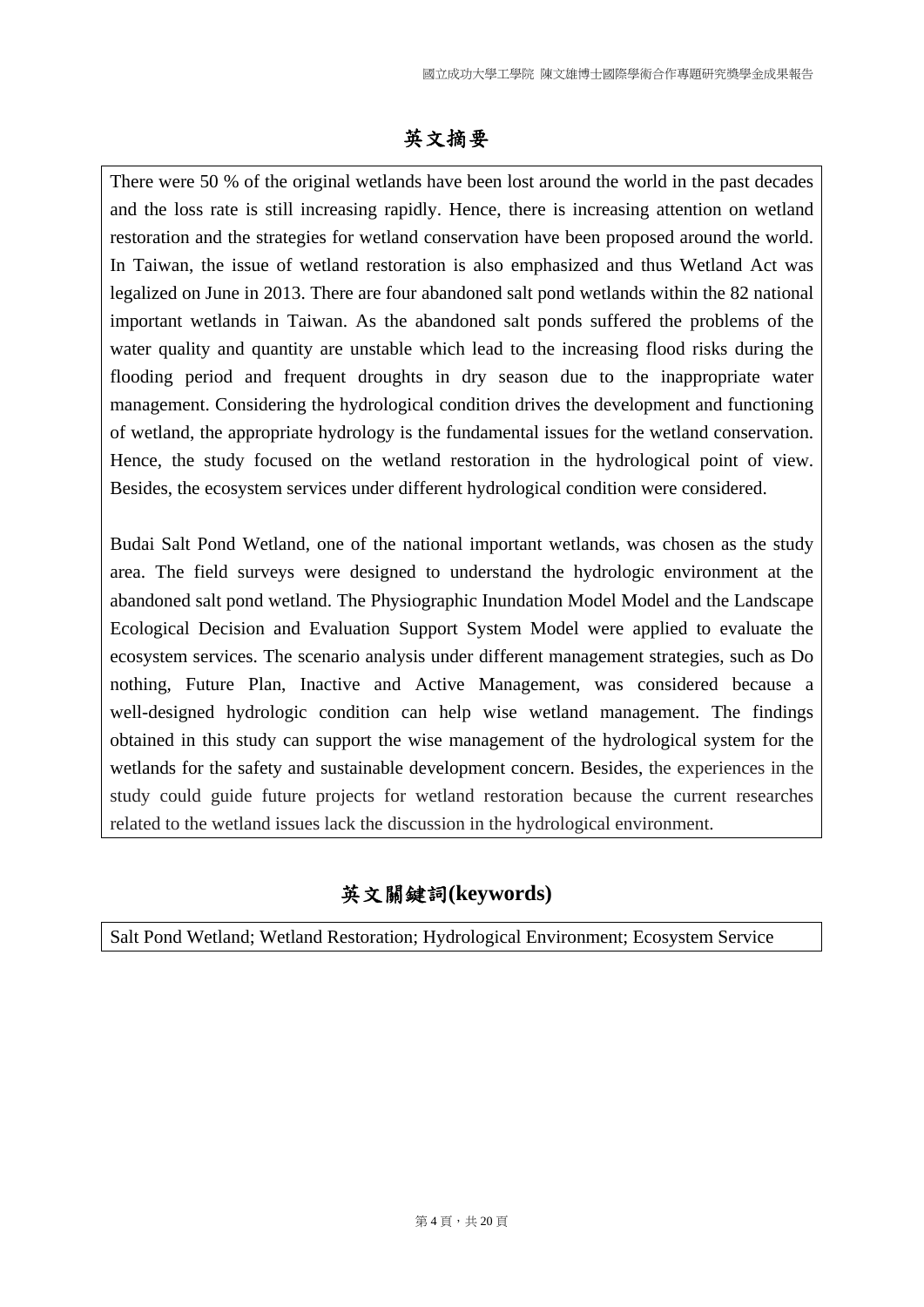# (一)前言。

There have been 50 % of the original wetlands lost around the world in the past decades and the loss rate is still increasing rapidly (Mitsch and Gosselink, 2007 [1]). Hence, there is increasing attention on wetland conservation and different strategies have been proposed. For example, the international conservation on wetlands, Ramsar Convention, was signed in 1971 to ensure the wise use, or sustainable use, of all of the wetlands in the world. In Taiwan, Wetland Act was legalized on June in the year 2013 and stipulated the goal of " No Net Loss for Wetlands." Nowadays, there are 82 national important wetlands in Taiwan. Among them, four coastal wetlands, Budai Salt Pond Wetland, Cigu Salt Pond Wetland, Jiading Wetland, and Yongan Salt Pond Wetland, were abandoned salt ponds (Ueng, 2007 [2]).

However, the water quality and quantity are unstable due to the inappropriate water management in the abandoned salt ponds. For example, it was observed that there are increasing flood risks due to the extreme rainfall and land subsidence during the flooding period in Budai Salt Pond Wetland. On the contrary, there are frequent droughts due to the lack of the water resource in dry season. Hence, the well management of the hydrological system for the abandoned salt pond wetland is required indeed for the safety and sustainable development concern.

# (二)目的。

請詳述本研究計畫之背景、目的、重要性及國內外有關本計畫之研究情況、重要參考文 獻之評述等。

The hydrologic conditions define wetlands and the alteration of water volume (increases, decreases, or timing of high and low waters) threatens the area and integrity of wetlands (Zedler and Kercher, 2005 [3]). The hydrologic condition drives the development and functioning of wetland (Mitsch and Gosselink, 2007 [1]). Appropriate hydrology must be established for any wetland restoration to provide habitat support and other functions because hydrology affects soil development, sediment dynamics, plant growth, and dispersal, aquatic animal access, and many other processes (Zedler, 2001 [4]). Hence, the study focuses on the wetland restoration in the hydrological point of view. Besides, the ecosystem services under different hydrological condition is considered. The findings obtained in this study can support the safe and sustainable management of the hydrological system in the abandoned salt pond wetlands.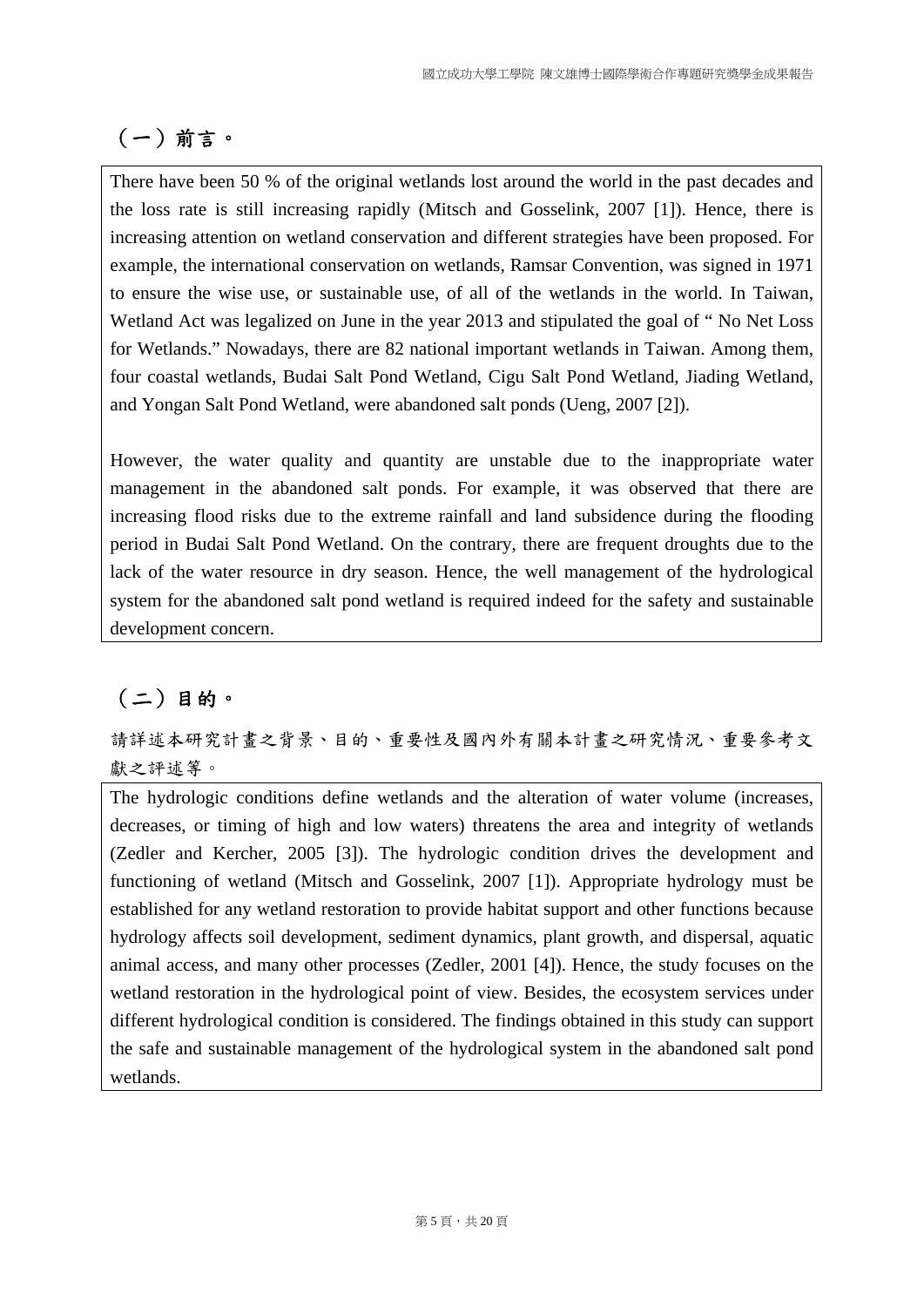## (三)文獻探討。

請詳述本研究計畫之背景、目的、重要性及國內外有關本計畫之研究情況、重要參考文 獻之評述等。

Wetlands, which was defined as the "areas of marsh, fen, peatland or water, whether natural or artificial, permanent or temporary, with water that is static or flowing, fresh, brackish or salt, including areas of marine water the depth of which at low tide does not exceed six metrers" by the Ramsar Convention in 1971, provide the ecosystem functions such as biodiversity support, water quality improvement, flood abatement, carbon sequestration (Zedler and Kercher, 2005 [3]). There are numerous types of wetlands such as the mangrove wetland, estuary wetland, river wetland, lake wetland, and canal wetland. In this study, I focused on the abandoned salt pond. Moreover, the purpose of the study is to understand the responses of ecosystem services under different hydrologic conditions for abandoned salt pond wetlands. I thus did the literature review related to the hydrologic restoration and ecosystem service in wetlands to construct the framework of the study.

#### 3.1 Hydrologic Restoration

The hydrologic condition drives the development and functioning of wetland (Mitsch and Gosselink, 2007 [1]). For example, the changes of hydrological condition of many coastal wetlands due to the activities such as stream channelization, dredging, canal construction may lead to the alterations in the fresh and saline water balance and changes in the way water flows (Day and Templet, 1989 [5]; Day *et al*., 1995 [6]; Ibañez *et al*., 1997 [7]). Hence, the regional water management approach is suggested to restore the wetlands by the hydrological process (Templet and Meyer-Arendt, 1988 [8]). Moreover, the better management of hydrology including both the amount and timing of water flowing into coastal systems as well as the pathways of flow within the systems is indeed to maintain and restore wetlands (Day *et al*., 1995 [6]). In conclusion, the appropriate hydrological restoration should be constructed in the right time and right place with the right amount.

#### 3.2 Ecosystem Service

Ecosystem Services, which were defined as the direct and indirect contributions of ecosystems to human well-being by TEEB (The Economics of Ecosystems and Biodiversity Foundations) in 2010 [9], are the product of ecosystem and human energy (see figure 3.1) (Braat and de Groot, 2012 [10]). Wetlands, one of the ecosystems, provide up to 40% of global annual renewable ecosystem services although wetlands cover less than 3% of the area in the globe (Zedler, 2003 [11]). The salt pond wetland was indicated could provide the ecosystem services such as fiber, timber, and fuel related to the provisioning services, climate regulation, biological regulation, pollution control and detoxification related to the regulating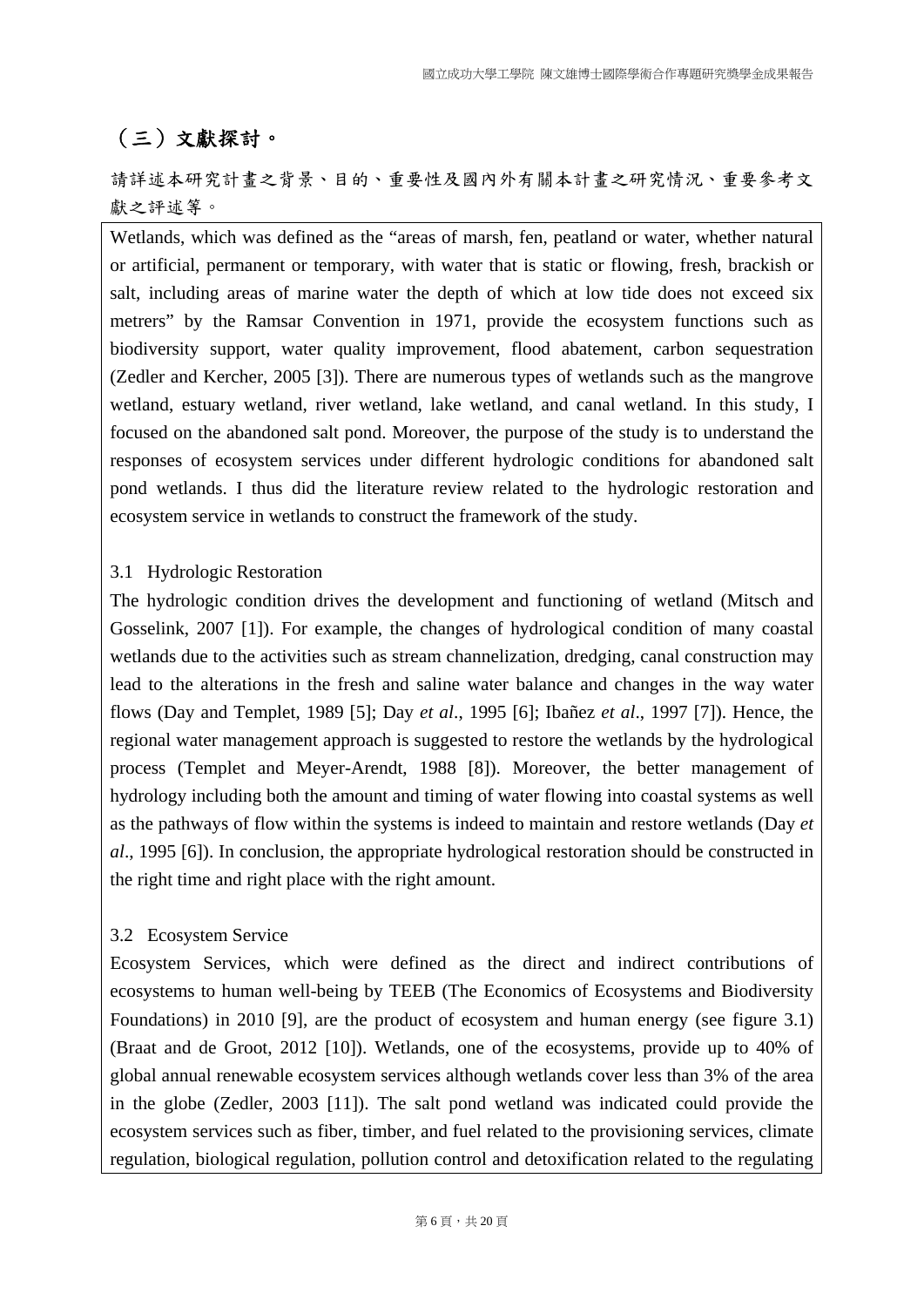services, spiritual and personal feelings inspirational and aesthetic related to the cultural services, and nutrient cycling related to the supporting services (Millennium Ecosystem Assessment, 2005 [12]).



Figure 3.1 The concept of the ecosystem services (Braat and de Groot, 2012 [10])

For the ecosystem services assessment, nine major tasks, i.e. identifying and categorizing ecosystems and their attendant services, identifying links between services and human societies, identifying indirect and direct drivers, selecting indicators of ecosystem conditions, services, human well-being, and drivers, assessing historical trends and the current state of ecosystems and their services and drivers, evaluating impact on human well-being, developing scenarios, evaluating possible responses, and analyzing and communicating uncertainty, have been proposed in Millennium Ecosystem Assessment (2005 [13]) as shown in figure 3.2. However, there are many difficult issues such as the handling, data analysis, uses of modeling, scenario analysis should be solved. Hence, models, which can be used to analyze interactions among processes, fill data gaps, identify regions for priority data collection, and synthesize existing observations into appropriate indicators, play an integrative role and complement data collection and analysis (Millennium Ecosystem Assessment, 2005  $[13]$ ).

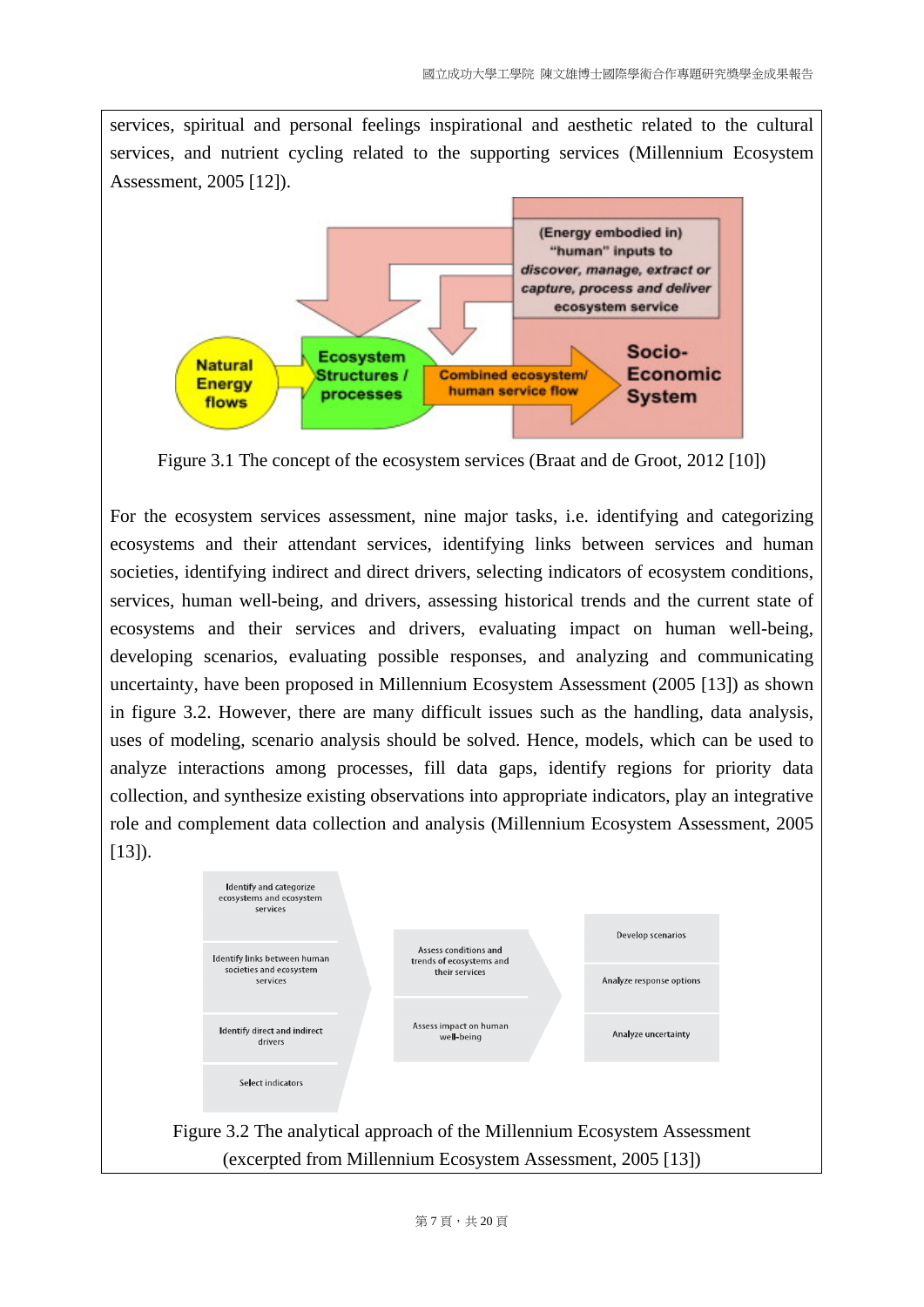The values of ecosystem services are associated with the significant service. There were wide techniques for the wetland ecosystem services valuation such as contingent valuation, damage cost approach, hedonic pricing, market-based, optimization models, replacement cost method and travel cost based on the overview of empirical studies. For the valuation of ecosystem services in wetlands, de Groot e*t al*. (2006 [14]) defined three main valuation components, ecological, socio-cultural, and economic, together to determine the total value of wetlands as shown in figure 3.3 and illustrated as following. Ecological valuation measures the role or importance of attributes or functions of a system to maintain ecosystem resilience and health (Bingham *et al.* 1995 [15]). Socio-cultural valuation tries to measure the moral assessments (Barry and Oelschlaeger, 1996 [16]). Economics valuation mainly measures the exchange value or price to maintain a system or its attributes (Bingham *et al*. 1995 [15]). The value of the ecosystem services provided by the wetlands is sought to fully be understand based on the valuation of the three main components.



Figure 3.3 The components of the total value of a wetland (excerpted from Groot *et al*., 2006 [14])

The literatures above provided the methodological framework for the ecosystem service evaluation. The ecosystem services under different hydrologic conditions for abandoned salt pond wetlands in the study thus will be assessed and evaluated based on the above frameworks.

# (四)研究方法。

#### 1.本計畫採用之研究方法與原因。

The study aimed at the evaluation of the ecosystem services for the abandoned salt pond wetlands under different hydrologic condition. Budai Salt Pond Wetland, one of the national important wetlands, was chosen as the study area. The field surveys for the hydrologic environment, hydraulic simulation, and water budget analysis were designed to understand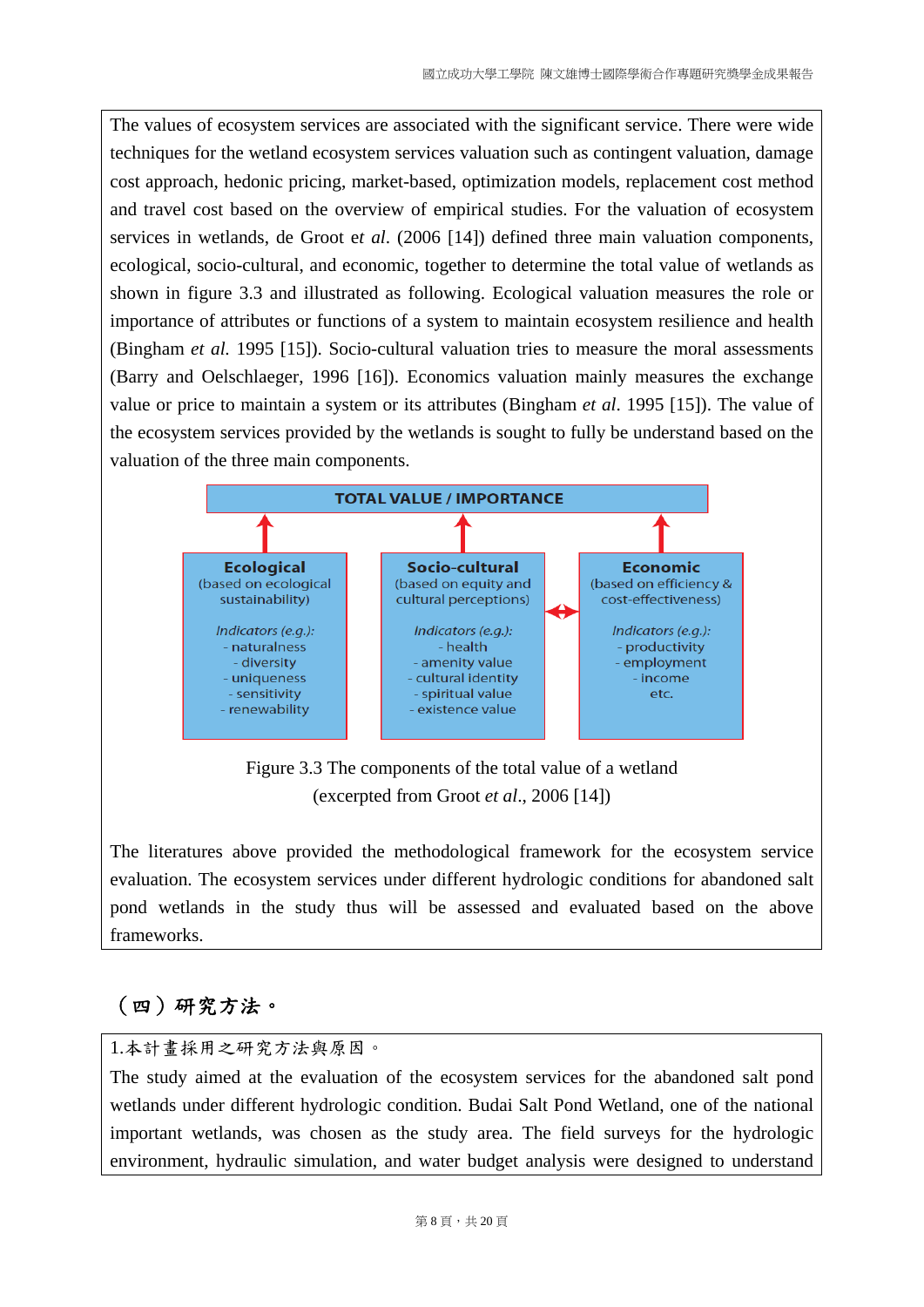the hydrologic environment at the abandoned salt pond wetland. The scenario analysis under different management strategies, such as Do nothing, Future Plan, Inactive and Active Management, was considered because a well-designed hydrologic condition can help wise wetland management. The PHD (Physiographic Inundation Model) Model, and the LEDESS (Landscape Ecological Decision and Evaluation Support System) Model were applied to evaluate the ecosystem services.

### 4.1 Study Area

Budai Salt Pond Wetland, one of the national important wetlands was chosen as the study area (Figure 4.1). It is located in Chiayi County in southwestern Taiwan with the area of about 7.21  $km<sup>2</sup>$  and is a typical low-lying coastal area within the elevations of -1.5 to -0.5 m meter (Wang, 2013 [17]). Moreover, the area is the severe land subsidence, with an estimated subsiding rate of 16 cm and 3 cm per year in 1989 to 1996 and the 2011 to 2012, respectively (Land Subsidence Database in Taiwan, 2013 [18]).



Figure 4.1 Location map of the study area, Budai Salt Pond Wetland. It is surrounded by Tsan-Liao Drainage to the north, Long-Kung River to the south and Taiwan Strait to the west There are five water gates set around the study area and provide the intermittent flows to the area. (Source of the map: Google earth, 2008).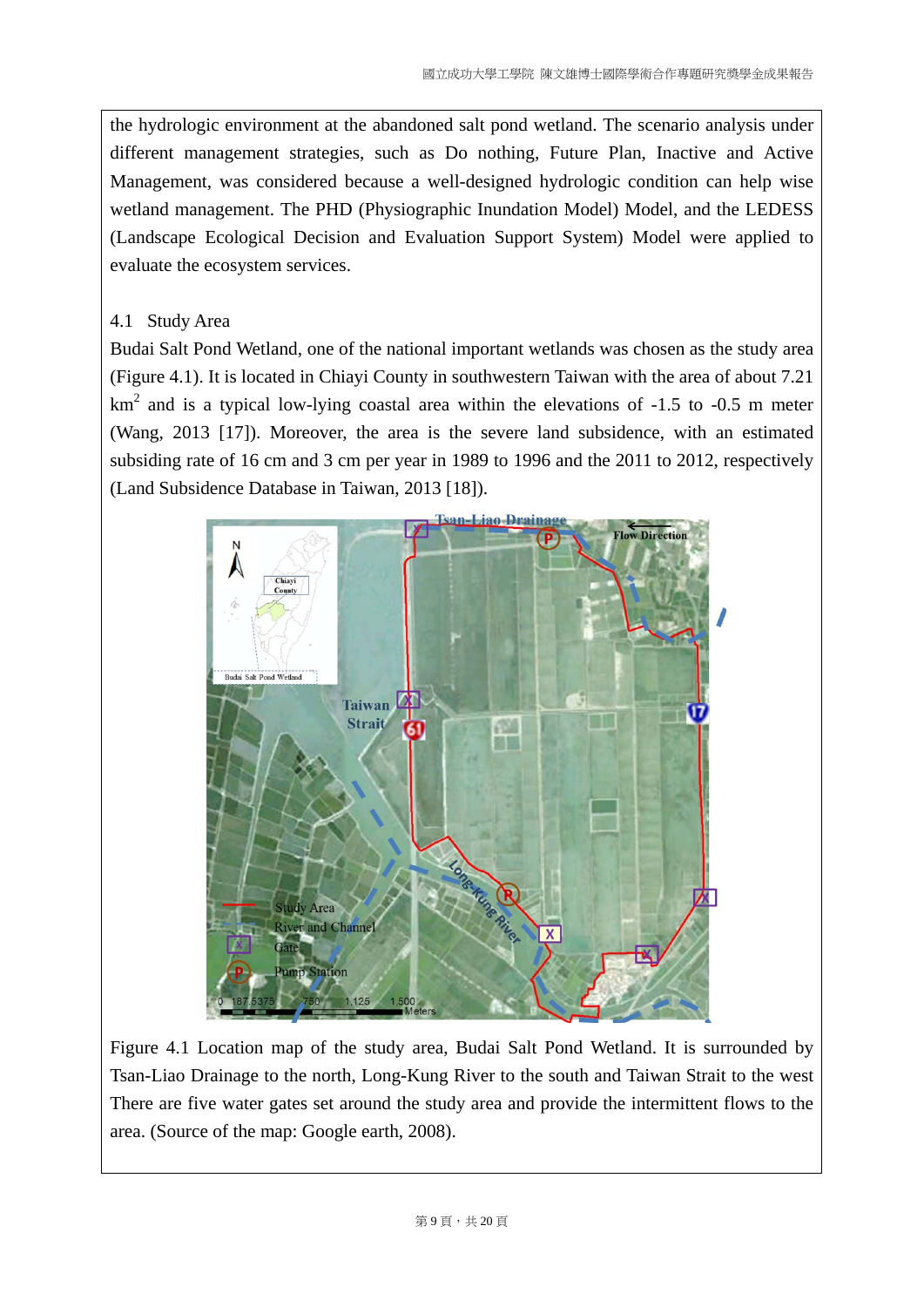The study area was transformed to salt pond in 1987 to support salt making industry. In 2001, Taiwan Salt Company ended the operation due to the cost consideration. Nowadays, it is a historical sight and the critical habitat for the migratory birds such as black-face spoonbill (Ueng, 2007 [2]) However, the inflow water relies only on precipitation and intermittent flows from the water gates around the area and the area has been suffering inappropriate water management resulting in frequent droughts in dry season, and degrading habitat. In flood periods, the flooding problem is serious due to land subsidence and thus leads the increasing flood risks on both human being and ecological environment.

## 4.2 Hydrologic Environment Analysis

## 4.2.1 Field Survey

The field surveys including the topography survey, water depth monitoring, and the survey of the habitat utilization for birds habitat was designed in the study to provide the background of the hydrologic environment in the study area. The illustrations of the surveys are shown in Table 4.1.

| <b>Item</b>                | <b>Purpose</b>                                                         | <b>Frequency</b> |
|----------------------------|------------------------------------------------------------------------|------------------|
| Topography                 | To analysis and simulate the flow direction.                           | once             |
| Water Depth                | To understand the current hydrologic environment.                      | once             |
| (seasonally)               |                                                                        | per month        |
|                            |                                                                        | once             |
| Water Depth<br>(Flood)     | To track the progress of the changes on water depth                    | per week         |
|                            | after the flood.                                                       | after the        |
|                            |                                                                        | flood events     |
| Water Depth                | To understand the opportunity for managing Budai Salt<br>Pond Wetland. |                  |
| (Gate Operation)           | To collect the data for verification the results in the                | twice            |
|                            | hydrological simulation.                                               |                  |
| Survey of the              | To understand the utilization of the habitat such as the               | once             |
| <b>Habitat Utilization</b> | habitat type and water depth demands for the birds.                    | per season       |

Table 4.1 The Illustrations of the Field Surveys

## 4.2.2 Hydraulic Simulation

PHD model, a physical-process based quasi two-dimensional flow model developed by Chen *et al*. (2007 [19]), was employed to simulate the water depth under different hydrologic condition and spatial design. The physiographical factors, hydraulic facilities, land use, digital elevation model, transportation system and water system, are required to discretize computational cells. In addition, a recorded or deign rainfall hyetograph is needed to estimate the effective rainfall at each cell, which initiating the surface runoff processes. The sea level along the coastal areas, which comprises integrated effects of astronomical tide and storm surge, is the downstream boundary. The water stage of each cell in the lowland area under various hydrologic conditions is then determined by the proposed PHD model. The framework of PHD model is shown as Figure 4.2.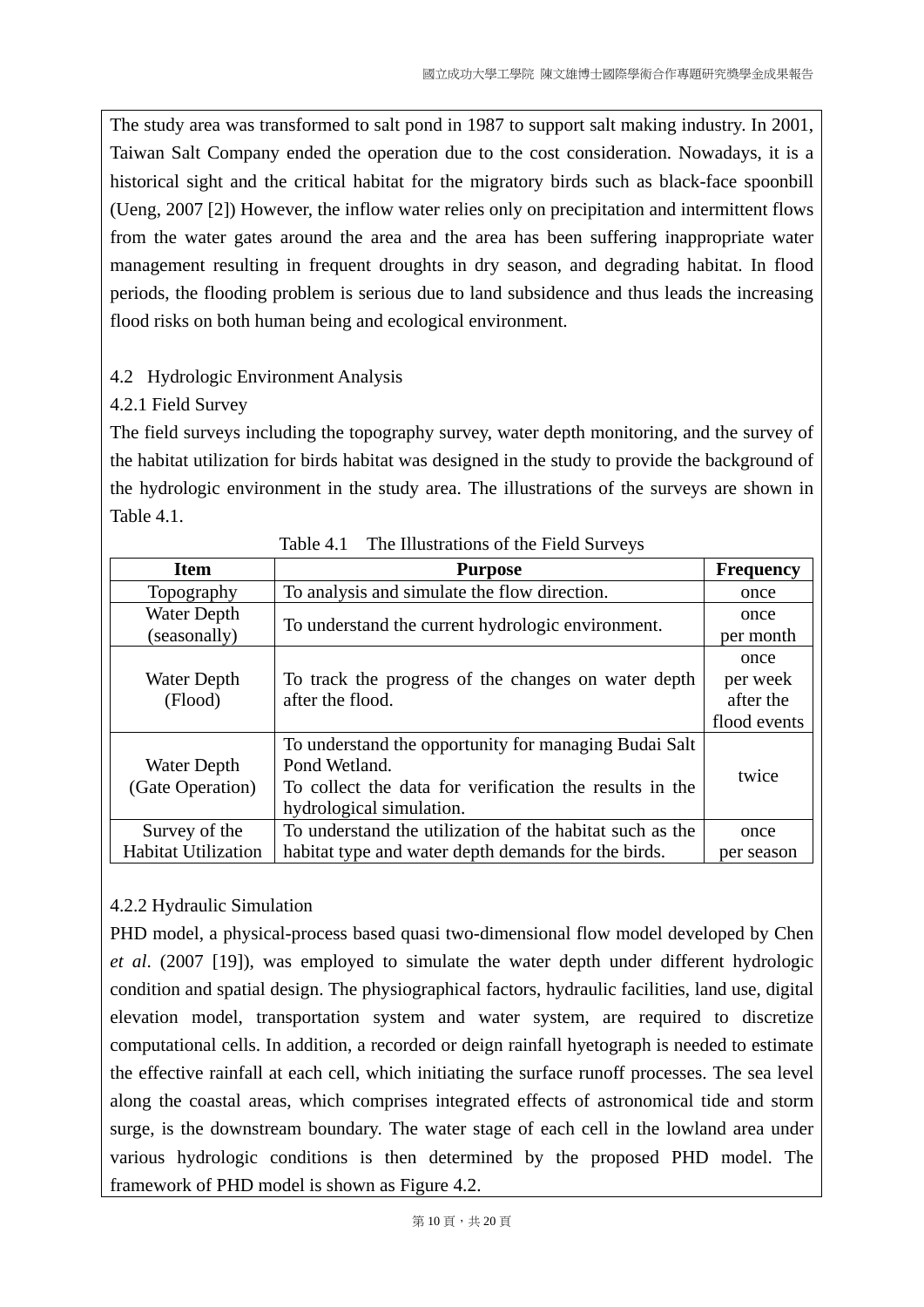

Fig. 4.2. The framework of PHD model

#### 4.2.3 Water Budget Analysis

The analysis of the water budget in different timing under different initial condition could support to understand the hydrological process in different timing. Water budget is based on the water balance as shown in Equation 4.1. Because the soil in the abandoned salt pond wetlands is clay within high salinity, the vegetation is lack. Besides, the clay plays the role of waterproof. Hence, the influence of groundwater was ignored in the study. The equation of the water balance at the abandoned salt pond wetlands thus was modified as the Equation 4.2

Sum of input  $=$  Sum of output $+$  Change in storage  $(P_{\text{net}} + Q_{\text{in}} + G_{\text{in}}) = (E + Q_{\text{out}} + G_{\text{out}} + \Delta S)$ ............(Equation 4.1) ………………...….(Equation 4.2) where, : net precipitation  $P_{nat}$ : the surface flows into and out of the elementary area  $Q_{in}$ &  $Q_{out}$ : the evaporation R : the infiltration T : the change in storage of water in the water surface  $\Delta S_{\rm\omega}$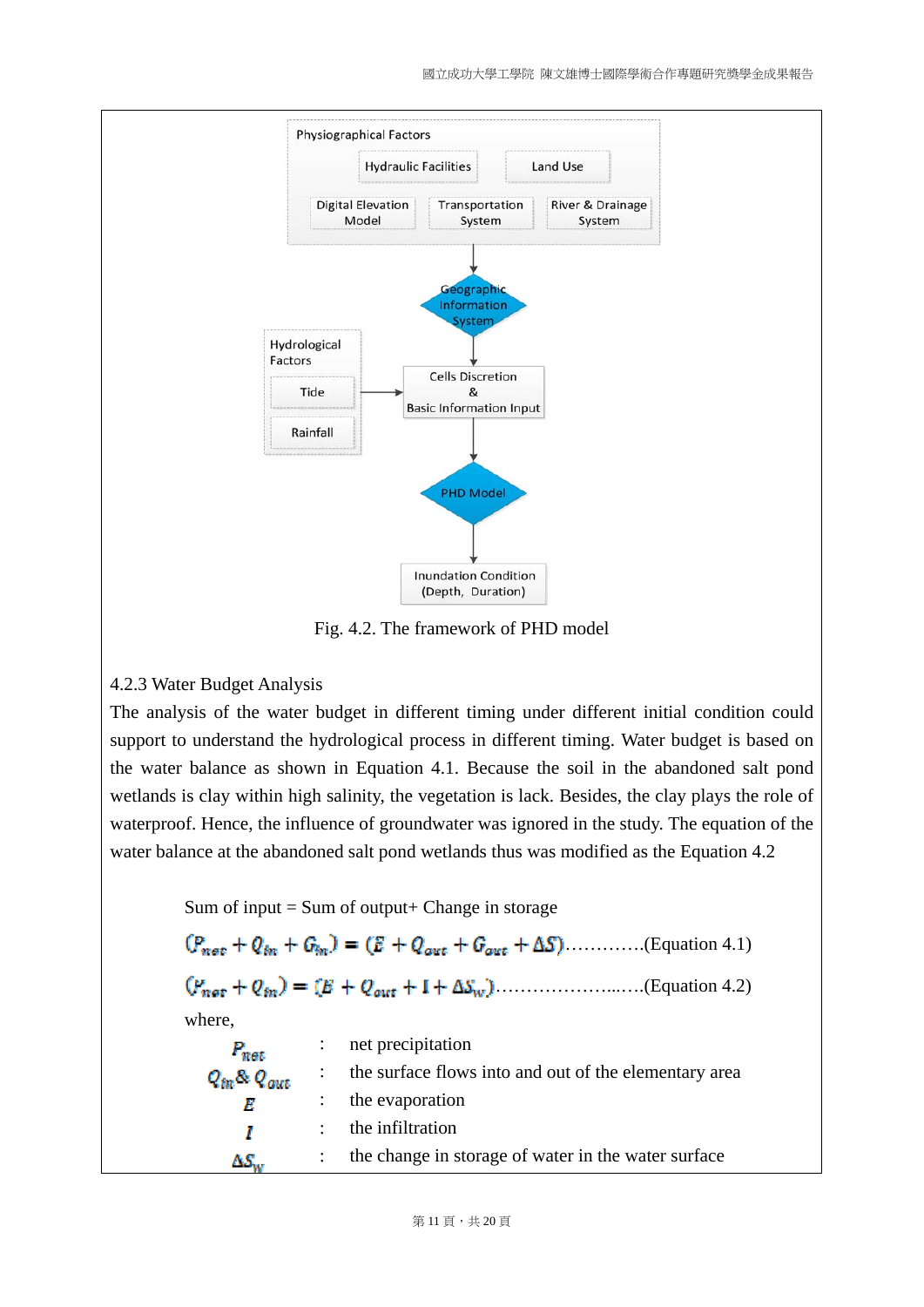#### 4.3 Ecological Response Analysis

In the study, the LEDESS Model was applied to evaluate the ecological responses under different scenarios. LEDESS Model, developed by Alterra Institute of Wageningen University, is a GIS based expert software and its mechanism is based on input the GIS maps of existing landscapes, proposed measures and relative expert knowledge rules on ecosystems and species involved (Eupen *et al*, 2002 [20]). There are three modules, Site Module, Vegetation Module, and Habitat Module, included in the LEDESS. Site Module is based on the physiotopes, which is relevant to the abiotic environmental characteristics. The Site Module can check the ecological consistency under different scenarios. Vegetation Module can simulate the expected vegetation structure under different scenario based on the abiotic site conditions and management according to relevant knowledge tables. Habitat Module can determine the suitable habitats for fauna populations based on the abiotical conditions, vegetation structure which is generated from Vegetation Module and habitat requirements. The framework of LEDESS model is shown as Figure 4.3.

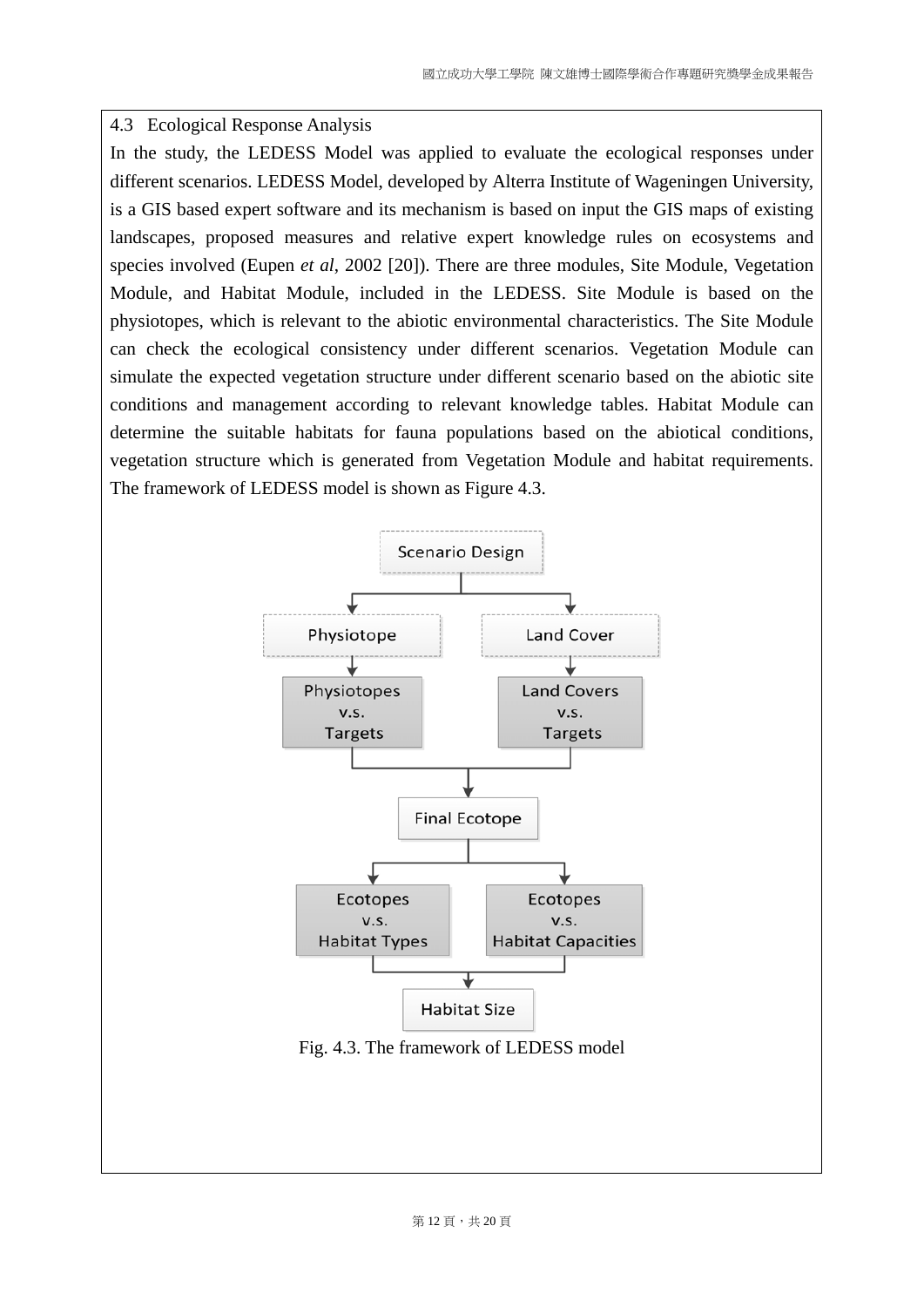### 4.4 Scenario Design

Scenario analysis could support to seek the wise management of the hydrologic system for the abandoned salt pond wetlands in this study. The scenario design in the study included Do Nothing, Future Plan, Inactive and Active Management. Both situations in dry season, winter, and wet season, summer, were discussed under different scenarios for the safety and sustainable development concern.

 Table 4.2 The Scenario Design. The scenario design considers different hydrologic conditions to seek the wise management for the hydrologic system of the abandoned salt pond wetland.

| <b>Strategies</b>                                                                                                                                                                                                                                | <b>Purpose</b>                                                                                                                                                                                                                                                                                                                                                                                                                    |  |
|--------------------------------------------------------------------------------------------------------------------------------------------------------------------------------------------------------------------------------------------------|-----------------------------------------------------------------------------------------------------------------------------------------------------------------------------------------------------------------------------------------------------------------------------------------------------------------------------------------------------------------------------------------------------------------------------------|--|
| Do Nothing                                                                                                                                                                                                                                       | To reflect the possible outcome on the ecosystem service based on the<br>current landscape and hydrologic condition in dry season and wet                                                                                                                                                                                                                                                                                         |  |
|                                                                                                                                                                                                                                                  | season.                                                                                                                                                                                                                                                                                                                                                                                                                           |  |
| To consider the impacts on the hydrologic condition and ecosystem<br>service under the policy of Taiwan's government such as the Country<br><b>Future Plan</b><br>Comprehensive Development Plan and Regulation Project of<br>Flood-Prone Areas. |                                                                                                                                                                                                                                                                                                                                                                                                                                   |  |
| Management                                                                                                                                                                                                                                       | To consider the impacts on the hydrologic condition and ecosystem<br>service under the inactive and active management such as the gate<br>operation and the related experiences for the hydrologic management in<br>wetlands such as the South Bay Salt Pond Restoration Project in USA<br>and the experiences of the adaptive water management applied by<br>Alterra, Wageningen University and Research Centre, the Netherland. |  |

## 4.5 Ecosystem Service Evaluation

The ecosystem services assessment was follow the analytical approach of the Millennium Ecosystem Assessment (Figure 3.2) based on field survey, the interviews with the experts, managers, stakeholders, and decision makers in the study, hydrologic environment analysis, ecological response analysis and scenario design in the study (Table 4.3). Three main valuation components, ecological, socio-cultural, and economic were considered for the ecosystem services evaluation. The concept of the Land Use Functions (LUF's) framework (P'erez-Soba *et al*., 2008 [21]) and Paracchini *et al*., 2011 [22]) was applied in the study to quantify the value of the ecosystem services. According to the concept, the ecological, socio-cultural, and economic indicators that are used to evaluate the individual impacts on ecosystem services are the base. The multiple individual impacts are finally integrated into an overall value of ecosystem service on scenario to understand the ecosystem services under different hydrological conditions.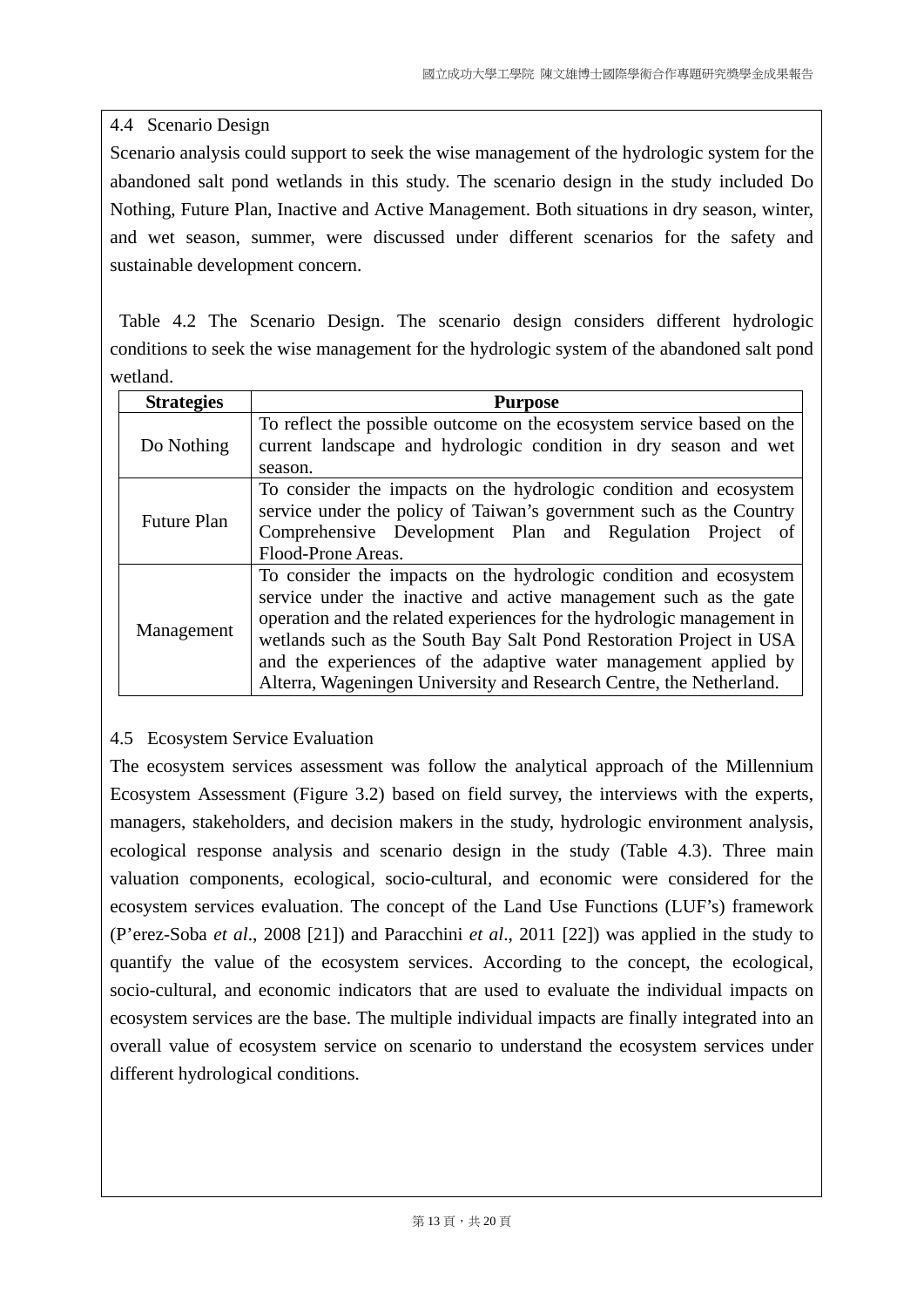| Table 4.3 The ecosystem services assessment in the study      |                             |  |
|---------------------------------------------------------------|-----------------------------|--|
| <b>Tasks</b>                                                  | <b>Methods</b>              |  |
| Identify and categorize ecosystems and ecosystem services     | field survey and interviews |  |
| Identify links between human societies and ecosystem services | field survey and interviews |  |
| Identifying direct and indirect drivers                       | field survey and interviews |  |
| <b>Selecting Indicators</b>                                   | field survey and interviews |  |
| Assess conditions and trends of ecosystems and their services | field survey and interviews |  |
| Assess impact on human well-being                             | field survey and interviews |  |
| Developing scenarios                                          | scenario design             |  |
|                                                               | hydrologic environment      |  |
| Analyze response options                                      | and ecological response     |  |
|                                                               | analysis                    |  |
|                                                               | hydrologic environment      |  |
| Analyze uncertainty                                           | and ecological response     |  |
|                                                               | analysis                    |  |

2.遭遇之困難及解決途徑。

The main challenge in the study was how to evaluate the ecosystem services. During the visiting at Alterra, Wageningen UR, I had the discussion with Dr. Leon Braat, Senior Researcher International Biodiversity Policy at Alterra and the editor-in-chief of the journal, Ecosystem Services, to clarify the framework of the ecosystem service evaluation in the study. Besides, IR. Michiel van Eupean, the DLO researcher at Alterra, provided me the concept and the case study of the LUF's framework to quantify the value of the ecosystem services. Hence, the framework of the ecosystem service evaluation in the study was completed. However, the evaluation still relies on the widely ecological, socio-cultural, and economic database to complete it. I will do the literature reviews and the interviews to accomplish the research.

# (五)結果與討論。

## 1. 已完成之工作項目。

The main works in the study include field surveys, hydraulic simulation, ecological response analysis and the ecosystem service evaluation. Among the works, the field surveys, PHD Model and LEDESS Model construction for the hydraulic simulation and ecological response analysis, respectively, were done already. However, the study is still ongoing because the ecosystem service evaluation still relies on the widely ecological, socio-cultural, and economic database to complete it. The progression of this study is illustrated in Table 5.1.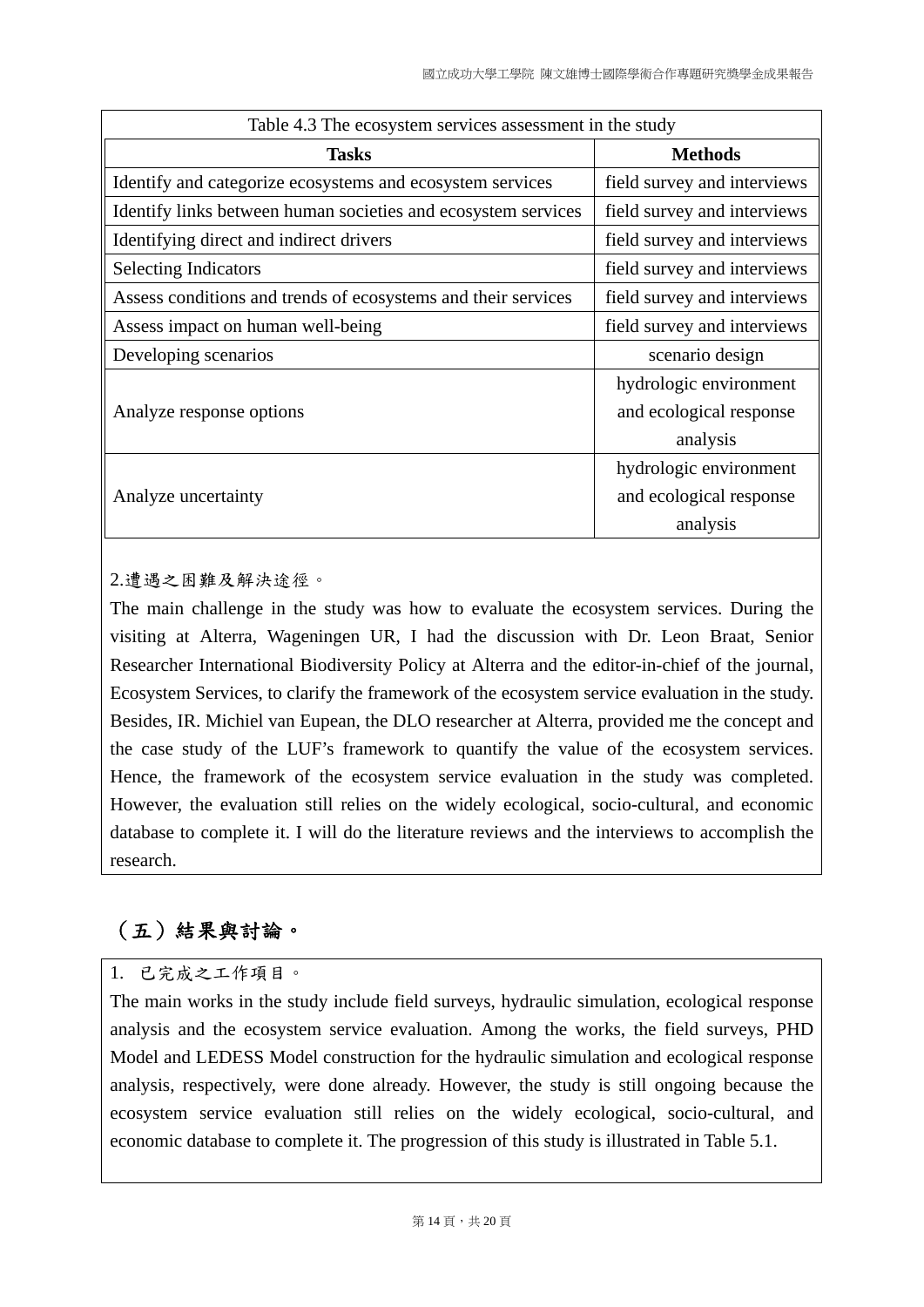| Table 5.1 The progression of this study |                                                                                                                                                                                                                                    |                                                                                                                                                                                                                                                                                                                                          |
|-----------------------------------------|------------------------------------------------------------------------------------------------------------------------------------------------------------------------------------------------------------------------------------|------------------------------------------------------------------------------------------------------------------------------------------------------------------------------------------------------------------------------------------------------------------------------------------------------------------------------------------|
| <b>Item</b>                             | What have been done                                                                                                                                                                                                                | <b>Ongoing work</b>                                                                                                                                                                                                                                                                                                                      |
| <b>Field Survey</b>                     | All of the field surveys in the<br>study were finished in the end of<br>October in 2013. The completed<br>surveys are as following.<br>topography survey<br>the survey of the habitat<br>utilization<br>the water depth monitoring | none                                                                                                                                                                                                                                                                                                                                     |
| Hydraulic<br>Simulation                 | <b>PHD</b><br>model<br>The<br>was<br>constructed.                                                                                                                                                                                  | The model is verified and modified<br>based on the data of the field surveys.                                                                                                                                                                                                                                                            |
| Ecological<br>Response<br>Analysis      | The<br><b>LEDESS</b><br>model<br>was<br>constructed.                                                                                                                                                                               | The model should be modified based on<br>ecological, socio-cultural,<br>the<br>and<br>economic indicators for the ecosystem<br>services evaluation.                                                                                                                                                                                      |
| Ecosystem<br>Service<br>Evaluation      | The framework of the ecosystem<br>service evaluation was<br>built<br>during the visiting in Alterra,<br>Wageningen<br>University<br>and<br><b>Research Center.</b>                                                                 | The interviews with the experts,<br>$\bullet$<br>managers, stakeholders, and<br>decision makers in the study<br>should be done to assess the<br>ecosystem services.<br>The database of ecological,<br>socio-cultural, and economic<br>indicators should be collected to<br>evaluate the ecosystem services<br>under different scenarios. |

2. 對於台灣學術研究、國家發展及其他應用方面預期之貢獻。

Wetland restoration is a popular and valued issue around the world because the wetland loss is serious and the losing rate is still increasing rapidly. In Taiwan, the issue is also emphasized and thus the Wetland Act was legalized on June in 2013. However, the researches related to the wetland issues in Taiwan lack the discussion in the hydrological environment. The study focused on the wetland restoration in the hydrological point of view, hence the experiences in the study could guide future projects for wetland restoration. Besides, the findings obtained in this study can support the wise management of the hydrological system for the wetlands for the safety and sustainable development concern. Furthermore, the suggestions of the hydrological system management in the study could be applied in the other abandoned salt pond wetland in the south-western coastal area of Taiwan to build the ecological corridor.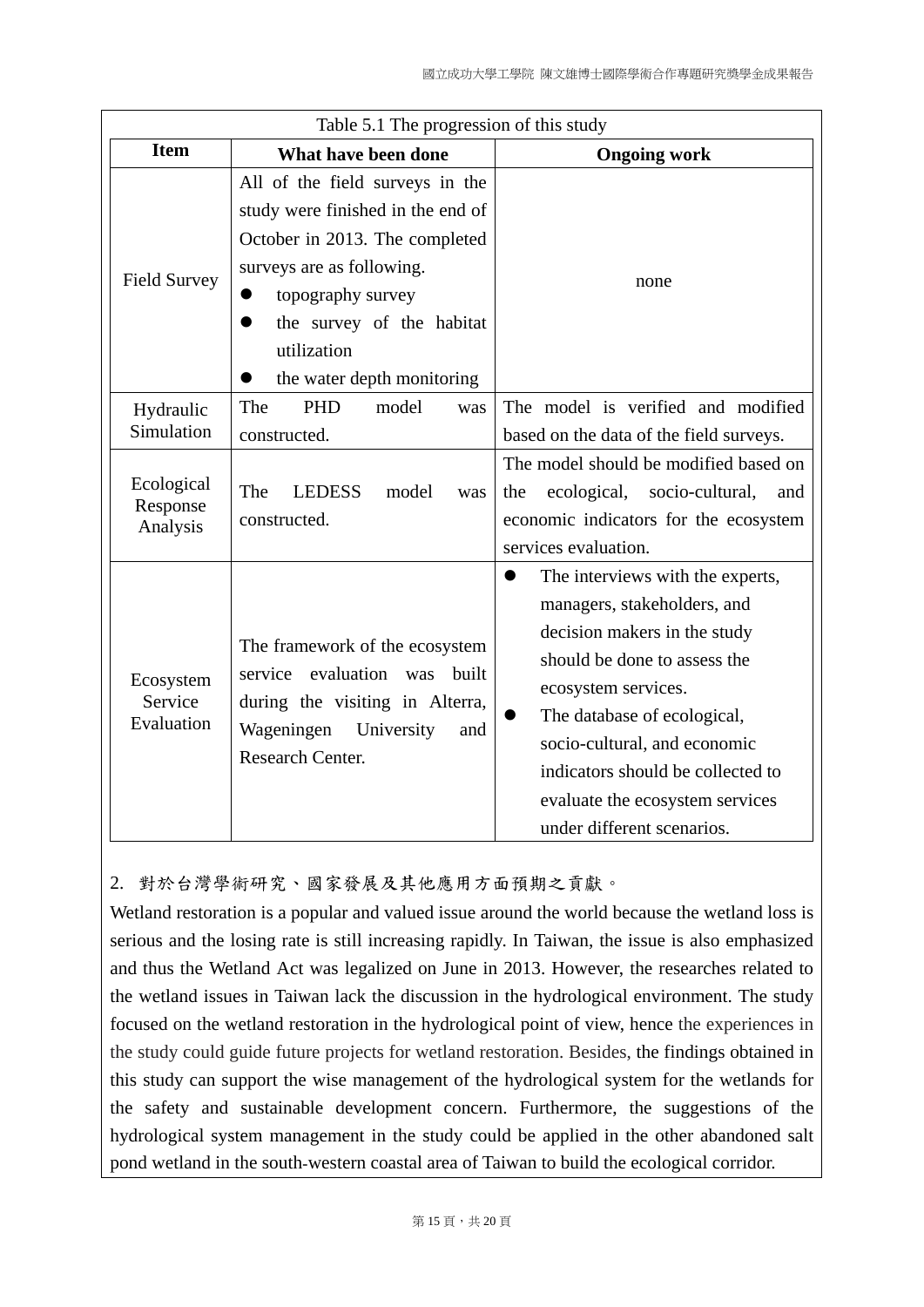#### 3. 執行本計畫的訓練及心得。

I stayed in Alterra, Wageningen University and Research Center, the Netherlands on September in 2013 to do the project of international collaboration research. Alterra is part of the Wageningen University and Research Centre for the green living environment and the sustainable use of our living environment. The expertise areas at Alterra include Water resources & climate change, Spatial planning & ecology, and Green economy & biodiversity Soil, water & food security. During the stay at Alterra, I worked with Professor Henk Ritzema who worked on the adaptive water management and has the abounded experiences of the international cooperation. He shared me the experiences of agricultural water management in peri-urban areas including the topic of adaptation to climate change, flood risk management in the Netherlands, agribusiness parks & water management, restoring the river Rhine. The experiences could be the references and fundamentals for my further research related to the field of disaster prevention and sustainable development. I also participated the practical course of irrigation and water management. The methods of the infiltration measurement in the practical could be applied in my field works to conduct the volume of the infiltration to build the water budget in my study. Besides, I had the discussion with Dr. Leon Braat, Senior Researcher International Biodiversity Policy at Alterra and the editor-in-chief of the journal, Ecosystem Services, and IR. Michiel van Eupean, the DLO researcher at Alterra, to complete the framework of the ecosystem service evaluation in my study.

Because the researches and the practices related to the hydraulic engineering, disaster prevention and sustainable development in the Netherlands are worthy to learn, I also participate the related symposiums such as Environmental Sciences for a Sustainable World Symposium in Wageningen University and the PHD Symposium in UNESCO-IHE Institute for Water Education and visited waterstudio office during the stay in the Netherlands. The Sustainable World Symposium concerned the sustainable issues related to the spatial and social developments within the balance between people, profit and planet. The PHD symposium were focused on the issues of safe drinking water  $\&$  sanitation, water-related hazards & climate change, water & ecosystem quality, water management & governance, water, food  $\&$  energy security, and the information  $\&$  knowledge systems. The symposiums really broadened my knowledge and provided me some ideas related to my research. Moreover, I got the valuable discussions with the experts and students during the symposium and built the connections for the further collaboration. For the visiting at waterstudio office, the architect, Koen, shared the concepts of the design and construction of the floating house. The memorable and valuable concept for me is that the floating houses are not only constructed in the coastal areas or the downstream areas within the open water but also can be applied in the flood-prone area to prevent the extreme events. The floating house thus could be a choice for the flood mitigation.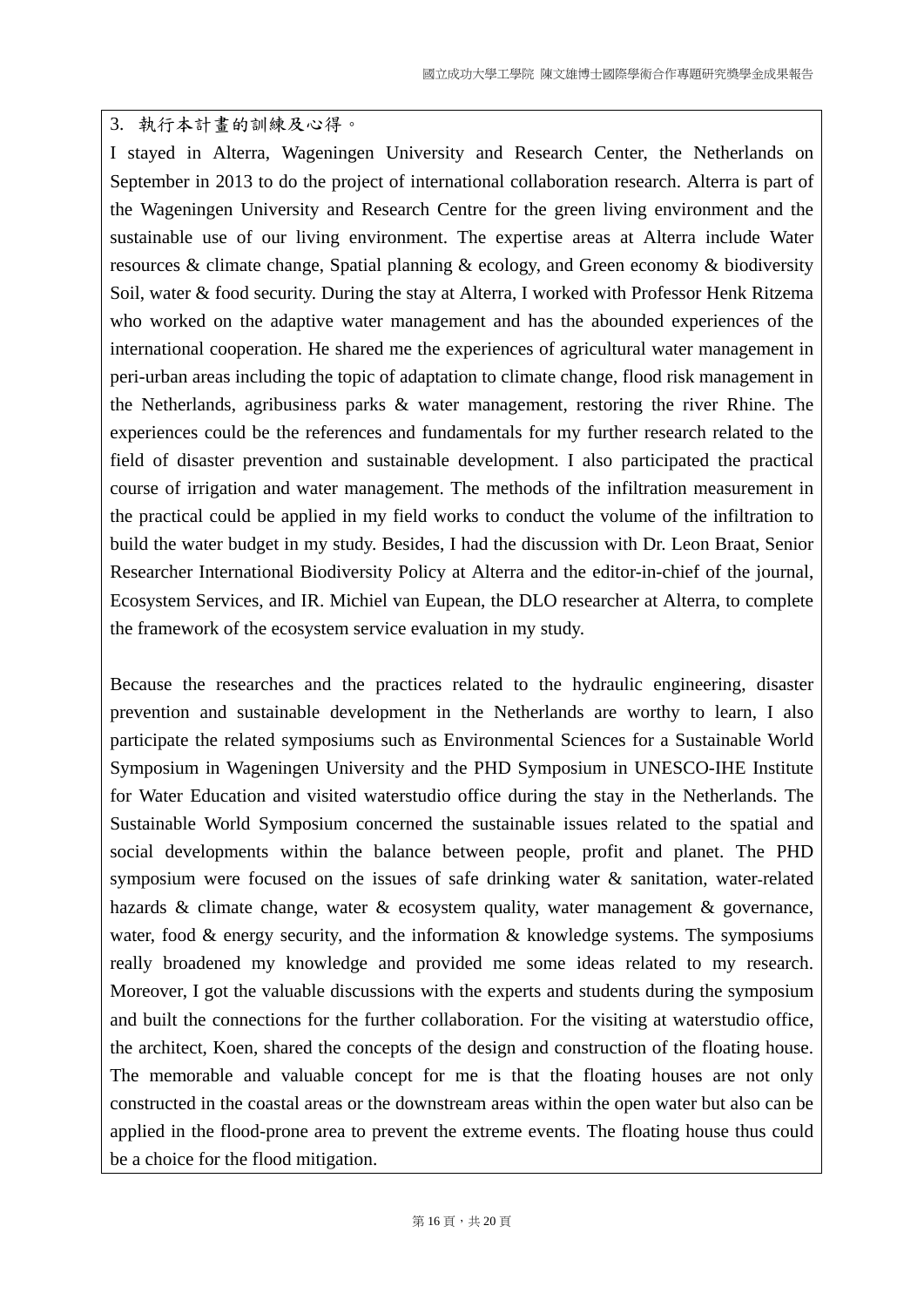Finally and the most important, I appreciated Dr. Winston Chen support me the scholarship for the international collaboration at Alterra, Wageningen University and Research Center, the Netherlands. During the visiting, I solved the problems related to the ecosystem valuation in my study and learned the new concept and knowledge especially in the topic of the disaster prevention and sustainability. Without Dr. Chen's support, I cannot have the opportunity to gain the precious experiences of the research training and the international collaborative experience during the visiting in the Netherlands.

| <b>Date</b>          | <b>Place</b>                                                 | <b>Purpose</b>                                                 |
|----------------------|--------------------------------------------------------------|----------------------------------------------------------------|
| Sep. $2nd$ to $28th$ | Alterra, Wageningen University and<br><b>Research Center</b> | <b>International Collaboration</b>                             |
| Sep. $2^{nd}$        | Alterra, Wageningen University and<br><b>Research Center</b> | Sustainable World Symposium                                    |
| Sep. $20th$          | Waterstudio Office<br>(http://waterstudio.nl/)               | Visiting and Experiences<br>Sharing                            |
| Sep. $23th$          | <b>UNESCO-IHE Institute</b>                                  | PHD Symposium                                                  |
| Sep $28^{th}$ to Oct | Mardin, Turkey                                               | 1st World Irrigation Forum and<br>the 64th IEC meeting of ICID |

#### Table 5.1 The schedule and the records in the period of the international collaboration



The practical of infiltration measurement in Alterra.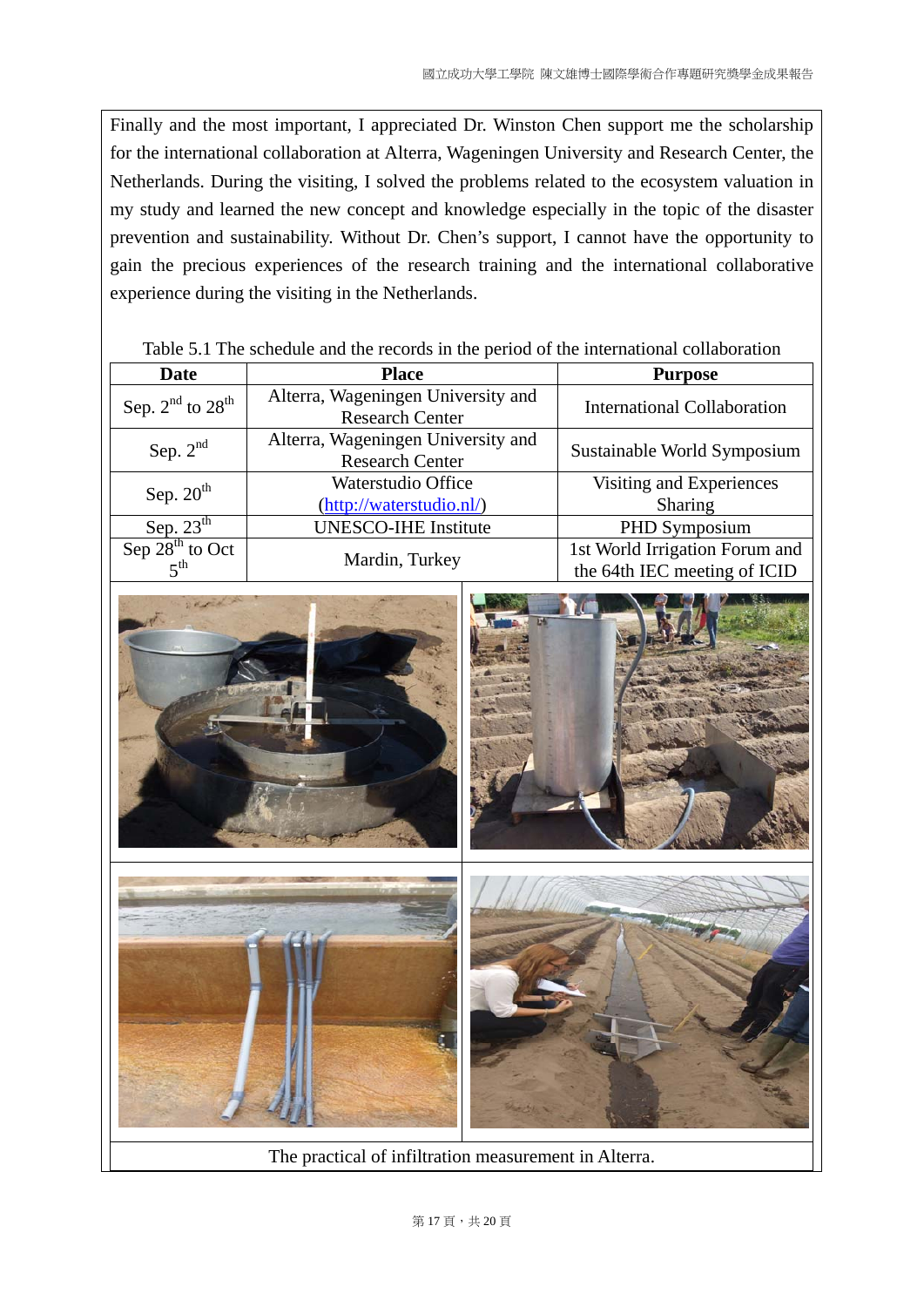

4. 已完成之研究成果及績效(如期刊論文、研討會論文、專書、技術報告、專利或技 術移轉等質與量之預期績效)。

Because the study is ongoing, the papers related to the research are in preparing.

## 5. 結論與建議

The study focused on the responses of ecosystem services under different hydrologic conditions at abandoned salt Pond wetlands. Except the ecosystem service evaluation which still relies on the widely ecological, socio-cultural, and economic database collection, most of the works including the field surveys, PHD Model and LEDESS Model construction for the hydraulic simulation and ecological response analysis, respectively, were done. The findings obtained in this study are expected to support the wise management of the hydrological system for the wetlands for the safety and sustainable development concern.

# (六)參考文獻

- 1. Mitsch, W.J., and Gosselink, J.G., Wetlands, John Wiley &Sons, Inc., Canada (2007).
- 2. Ueng, Y.T., Taiwan Wetlands of Importance, Construction and Planning Agency, Taiwan (2007)
- 3. Zedler, J.B., and Kercher, S., "Wetland resources: status, trends, ecosystem services, and restorability," Environment and Resources, Vol. 30, pp. 39-74 (2005).
- 4. Zedler, J.B., Handbooks for Restoring Tidal Wetlands, CRC Press LLC, USA ( 2001).
- 5. Day, J.W., and Templet, P.H., "Consequences of sea level rise: implications from the Mississippi Delta," Coastal Management, Vol. 17, pp. 241-257 (1989).
- 6. Day, J.W., Pont, D., Hensel, P., and Ibañez, C., "Impacts of sea level rise on deltas in the coastal zone of Louisiana, USA: historical trends," Environmental Management, Vol. 14, pp. 229-240 (1995).
- 7. Ibañez, C., Canicio, A., Day, J.W., and Curco, A., "Morphologic development, relative sea level rise and sustainable management of water and sediment in the Ebre delta,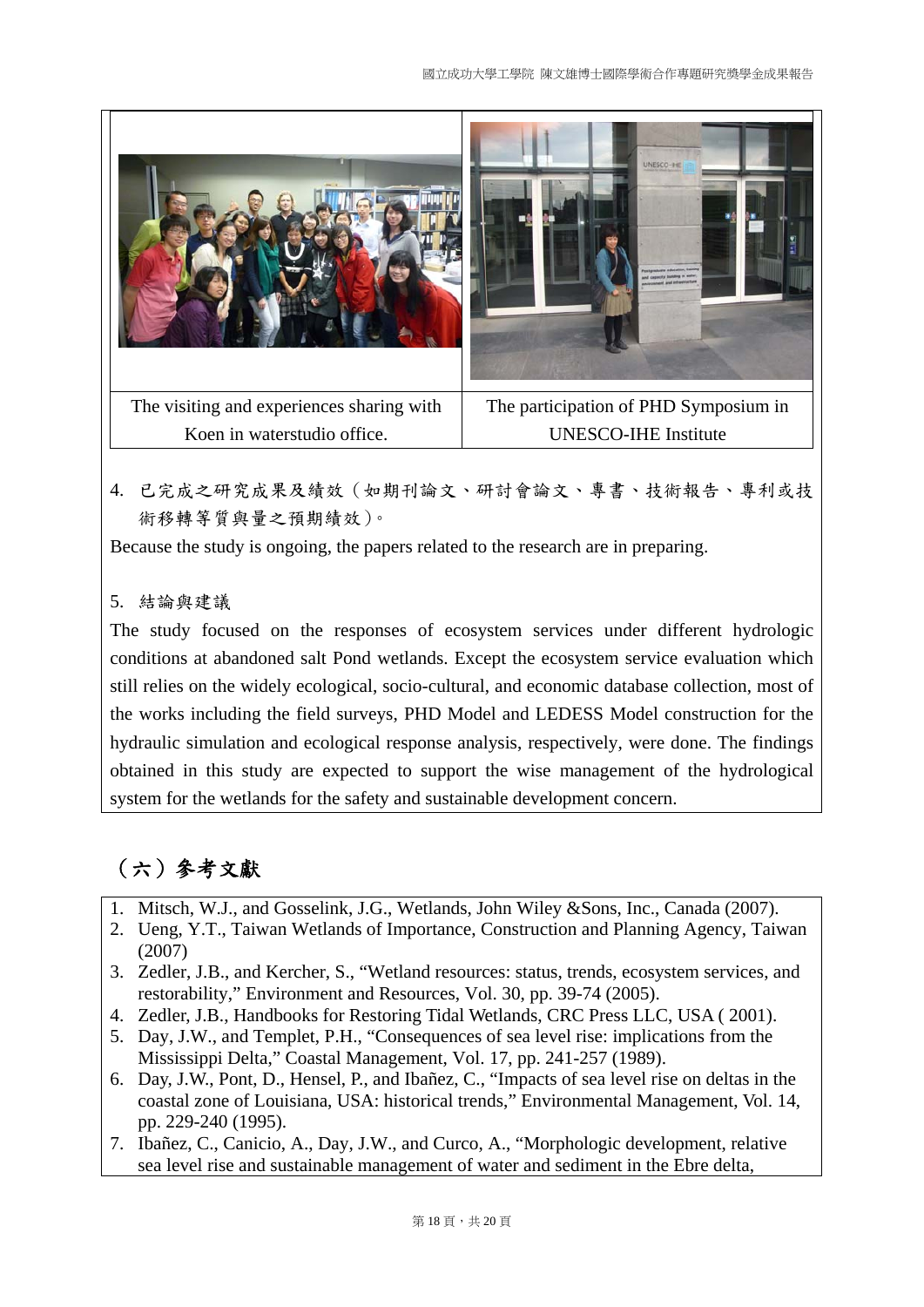Spain," Journal of Coastal Conservations, Vol. 3, pp. 191-202 (1997).

- 8. Templet, P.H., and Meyer-Arendt, K.J, "Louisiana wetland loss: a regional water management approach to the problem," Environmental Management, Vol. 12, No. 2, pp. 181-192 (1988).
- 9. Kumar , P.(Ed.), The Economics of Ecosystems and Biodiversity (TEEB): Ecological and Economic Foundations, Earthscan, London (2010).
- 10. Braat, L.C., and de Groot, R., "The ecosystem services agenda:bridging the worlds of natural science and economics, conservation and development, and public and private policy," Ecosystem Services, Vol. 1,No. 1, pp. 4–15 (2012).
- 11. Zedler, J.B., "Wetlands at your service: reducing impacts of agriculture at the watershed scale," Frontiers in Ecology and the Environment, Vol. 1, No. 2, pp. 65–72 (2003).
- 12. Millennium Ecosystem Assessment, Ecosystems and Human Well-being: Wetlands and Water, Island Press, USA (2005).
- 13. Millennium Ecosystem Assessment, Ecosystems and Human Well-being: A Framework for Assessment. Island Press, USA (2005).
- 14. de Groot, R., Stuip, M., and Finlayson , M., Valuing wetlands: Guidance for valuing the benefi ts derived from wetland ecosystem services, Ramsar Convention Secretariat, Switz erland (2006).
- 15. Bingham, G., Brody, M., Bromley, D., Clark, E., Cooper, W., Costanza, R. Hale, T., Hayden, G., Kellert, S., Nargaard, R., Norton, B., Payne, J., Russell, C., and Suter, G., "Issues in ecosystem valuation: improving information for decision making," Ecological Economics, Vol. 14, No. 2, pp. 73-90 (1995)
- 16. Barry, D., and Oelschlaeger, M., "A science for survival: values and conservation biology," Conservation Biology, Vol. 10, No. 3, pp. 905–911 (1996)
- 17. Wang, H.W., The Sustainable Management for the Hydrological and Ecological Environment and Sediment at Budai Salt Pond Wetland and Haomeiliao Wetland , Mid-Term Report, Construction and Planning Agency and Chiayi County Government, Taiwan (2007).
- 18. Website of the Land Subsidence Database in Taiwan, http://www.subsidence.org.tw/ (2013).
- 19. Chen, C.N., Tsai, C.H., and Tsai, C.T., "Reduction of discharge hydrograph and flood stage resulted from upstream detention ponds," Hydrological Process, Vol. 21, No. 25, pp. 3492-3506 (2007).
- 20. van Eupen, M., Knol, W., Nijhof, B., and Verweij, P., Landscape Ecological Decision &Evaluation Support System: LEDESS. Users Guide, Alterra, Green World Research, the Netherlands (2002).
- 21. P'erez-Soba, M., Petit, S., Jones, L., Bertrand, N., Briquel, V., Omodei-Zorini, L., Contini, C., Helming, K., Farrington, J.H., Mossello, T., Wascher, D., Kienast, F., and de Groot, R. " Land use functions — a multifunctionality approach to assess the impact of land use changes on land use sustainability, "Sustainability Impact Assessment of Land Use Changes, Spring, Germany (2008).
- 22. Paracchini, M.L., Pacinib C., Jones, M.L.M., and Pérez-Sobad, M., "An aggregation framework to link indicators associated with multifunctional land use to the stakeholder evaluation of policy options," Ecological Indicators, Vol. 11, No. 1, pp. 71–80 (2011).